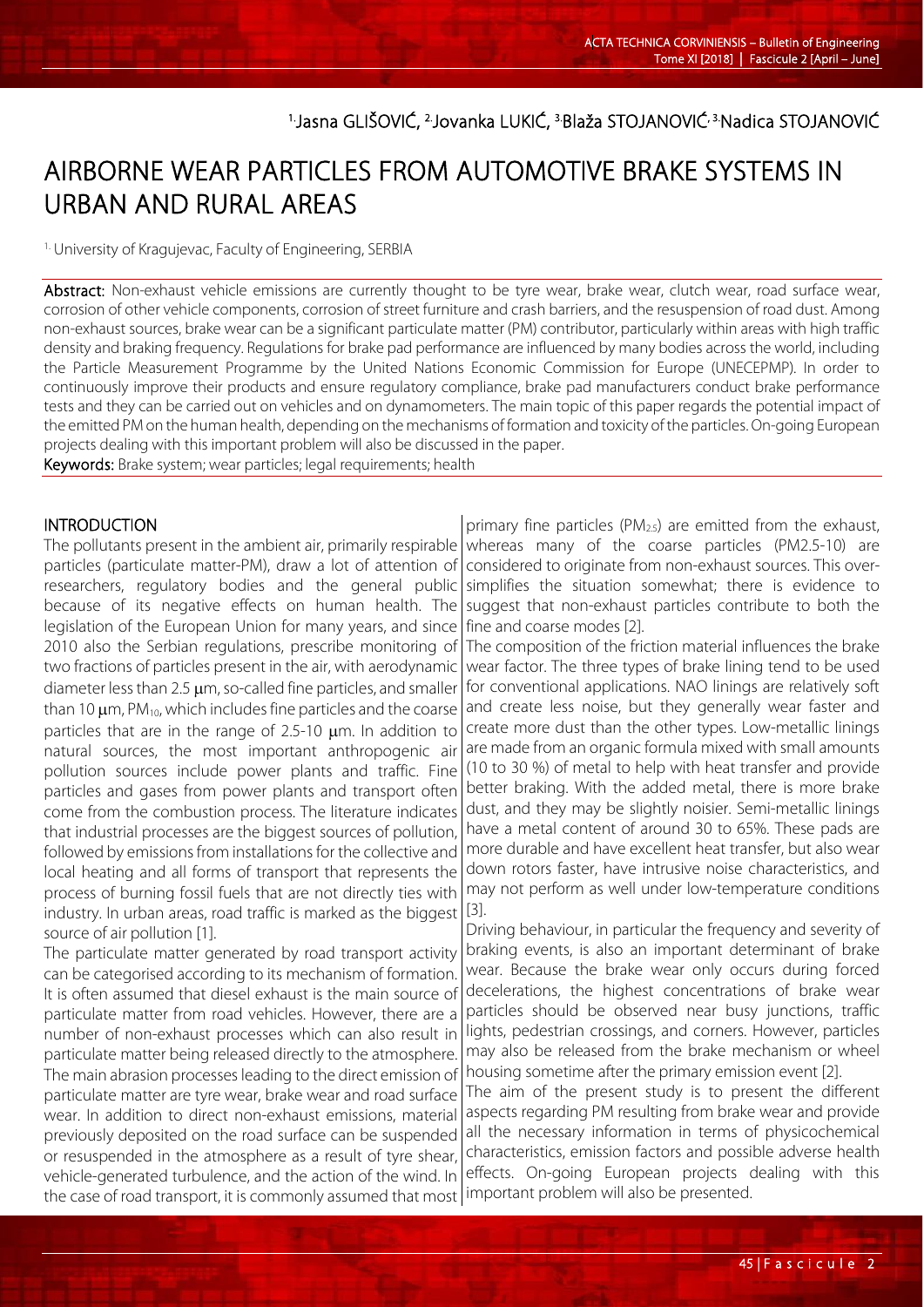## BRAKE WEAR PARTICLES

The results of the recently published study conducted in three European countries, Austria, Switzerland and Germany where 75 million people live, estimated that exposure to respirable particles responsible for about 40,000 deaths per year. Half the number of these deaths is attributed to particles from traffic, which is equal to the number of people who annually die in the European Union in traffic accidents. The introduction of limit values of concentrations of pollutants in the ambient air, in particular, those relating to respirable particles, contributes to improve the health of populations, which certainly has positive economic effects too [4].

Respirable particles are characterized by a number of characteristics including size, density, shape and composition. Generally, the impact on human health, effects on the environment and the fate of particles depend on their size. Particulate matter is frequently classified according to its size, i.e.  $PM_{10}$ ,  $PM_{2.5}$  and  $PM_{0.1}$  for particulates with an aerodynamic diameter D smaller than, respectively, 10 μm, 2.5 μm and 0.1 μm. Very coarse particles (D>10 μm) are generally filtered in the nose and throat. Coarse particles (2.5 μm<D<10 μm) can settle in the bronchi and lungs. Fine particles (0.1 μm<D<2,5 μm) can easily penetrate into the lungs gas exchange regions, and they might cause vascular inflammation related diseases and possibly lung cancer. Ultrafine particles (D<0.1 μm) or nanoparticles might be even more dangerous, as they can reach intimate structure of tissues and organs and act as nucleations sites for cancer and degenerative pathologies.



Figure 1. Relative Size of Particulate Matter

Despite the emissions of  $PM_{25}$  and  $PM_{10}$  decreased by 16% and 21% respectively between 1999 and 2009, PM limits were exceeded widely across the EU area, a quite discouraging result. Whilst exhaust gases in the road transport are monitored and are the object of the European directives, less is known about the particulates originating from the wear of e.g. brakes and tyres. A recent study for the city of London regarding 2011 and 2015 PM emissions, estimated a consistent increase of the PM wear emissions (brakes and tyres) with respect to the overall PM emissions: from 35% to 47% for  $PM_{10}$  and from 40% to 55% for  $PM_{2.5}$ .

During rapid deceleration, brakes are subject to large frictional heat generation, which leads to the wear of linings and disc. Brake wear emissions tend to occur at junctions, traffic lights, corners and other sites where rapid deceleration occurs. For light-duty vehicles (LDV) and heavy-duty vehicles (HDV), total brake wear factors are around 10-20 mg/vkm and 50-80 mg/vkm (vehicles kilometres) respectively. Around 50% of the particles generated normally enter the atmosphere, and 80% of the emission appears to be  $PM_{10}$ . The proportion originating from the wear of the brake linings compared with wear of the disc or drum is uncertain [2].

## EUROPEAN PROJECTS RELATING TO EMISSION OF BRAKE WEAR PARTICLES

Compliance with air quality standards for  $PM_{10}$  requires control of both fine and coarse particles. As the two modes tend to have different sources and formation mechanisms, different types of control are required. Primary fine particles from combustion sources are subject to regulation. As a result of the changes in legislation, and following the development and application of new technologies, the mass concentration of particles in the exhaust of diesel engines has reduced steadily over the last 20 years. There are currently no legal requirements for the control of the road vehicle non-exhaust particle emissions in the EU. Certain regulations, which are designed for other purposes, could influence nonexhaust PM emissions indirectly. Such regulations include restrictions on the use of studded tyres in certain countries to reduce damage to the road surface, and road/tyre noise standards [2]. There are several on-going research projects, some funded by the EU (e.g. REBRAKE) some by other organizations, that address different issues and very often are not known outside the involved groups or organizations.

Rebrake's project twofold objectives aim at on the one hand bringing a deeper comprehension of the physical and chemical phenomena underlying the brake wear process, including higher comprehension and analysis of characteristics coarse, fine and ultra-fine particles (UFP) and on the other of reducing at least 50% particulate matter ( $PM_{10}$ ) from brake wear, in compliance with the EU2020 thematic strategy of 47% reduction of particulate matter by 2020. The Rebrake project is articulated in four phases. In the first phase of the project, the experimental brake tests consist in setting up experimental tests and elaborating PM collection methodologies. In the second phase, the collected particles, from conventional and, newly developed materials, are chemically and morphologically characterized and compared with literature results regarding human health impacts. In the third phase of the project wear mechanisms are modeled and correlated to the actual brake system parameters and to the ingredients of the linings under investigation. In the fourth phase, novel brake systems will be engineered, in order to cut down the PM emissions by 50%. Knowing the influencing factors on brake dust emissions and how to measure the impact of changed parameters, it is possible systematically to search for measures to reduce the particle emission e.g.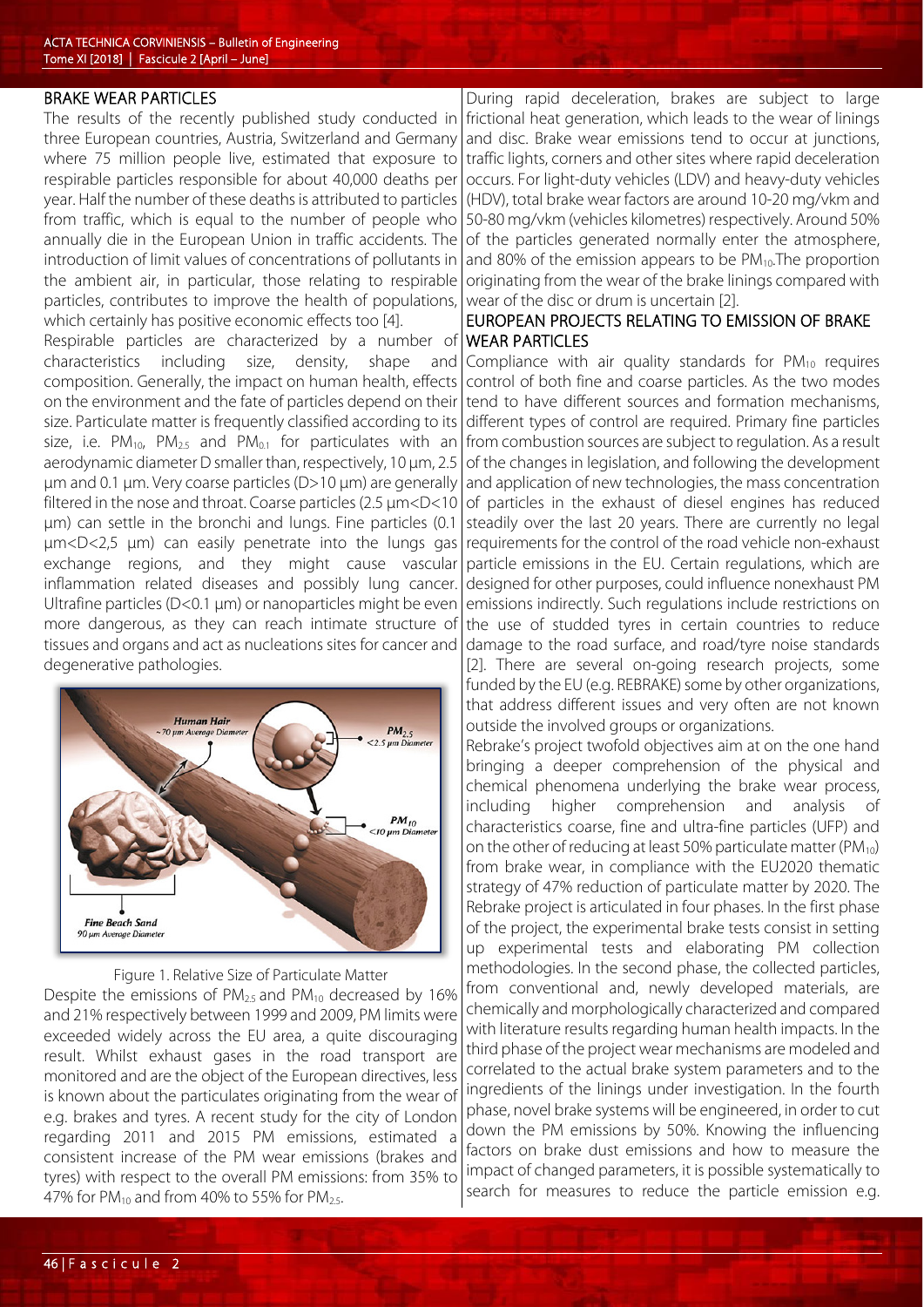change in formulation, collect the particles or change their physical properties in a way that makes then less harmful [5]. The LOWBRASYS project aims at demonstrating a novel and low environmental impact brake system that will reduce micro and nanoparticles emissions by at least 50%. The measurement and understanding of micrometer-sized and ultrafine particles and their effects on health and the environment will be improved and whilst providing recommendations to policy makers. The LOWBRASYS challenge is to develop a new generation of transport technologies able to push innovation towards a cleaner and more efficient road transport, improving air quality with positive effects on both environment and human life. At the same time LOWBRASYS matches the requirement to comply with possible future stricter legislations on vehicles emissions (both exhaust and non-exhaust) and EU air quality [6].

COBRA will demonstrate a completely novel brake pad production technology that will be based on an innovative hydraulic binder composition instead of phenolic resins, at comparable braking performance. State-of-the-art brake pads are constituted by thermo setting phenolic resins, which are suitable for friction and relatively high contact temperature applications. In addition, the novel technology will avoid the emission of aerosols and secondary ultrafine particulate  $(PM<sub>0.1</sub>)$  generated during braking by traditional phenolicresin-made pads.

Since the phase out of asbestos brakes, brake lining material contains 1–14% Cu with an average Cu content of 5–10% in current brake linings. This makes brake wear from vehicles an important source of atmospheric copper concentrations. It is the dominating source of copper in ambient air in Western Europe. The history of changing regulations governing chemical compounds used in automotive brake pads in North America is shown in Figure 2 [7]. In March 2010, Washington became the first state to pass legislation in an effort to protect its waterways from the runoff of toxic copper brake dust. California also passed a bill, which became law in September 2010. The California law mandates that brakes contain no more than 5 percent copper beginning in 2021. By 2025, the limit will be reduced to 0.5 percent.



Figure 2. Change in the Regulation of Chemical Substances for Brake Pads [7]

## DEVELOPMENT OF A STANDARDIZED METHOD FOR MEASURING BRAKE WEAR PARTICLES

All involved parties agree that a standardized test procedure for sampling and investigating brake wear particles, both in terms of mass and number, would be beneficial for the research and the development of low emitting brake systems. Brake wear particles generation and sampling can be performed in the laboratory by means of a roller chassis bench (Full Chassis Dynamometer), a brake dynamometer or a pin-on-disc configuration. In one case the attention is focused on particles generated at brake system level while in the other case at vehicle level. While measuring brake particle emissions from a whole vehicle would better reflect real world conditions and would enlarge the range of possible technologies for particle emission reduction (vehicle-tovehicle communication, hybridization, etc.), this represents a very complex challenge from a scientific and technical point of view. Issues like the representativeness of sampled particles and contribution from other sources (tyres, road, exhaust gas) appear very difficult to resolve.





Figure 3. Measuring of brake particles

Test rigs are considered a much simpler solution to investigate particle emissions from brake systems. Brake system suppliers as well as instrument manufacturers is actively working on the development of test rigs based on a brake dynamometer to generate, sample, and characterize particles.

## **CONCLUSIONS**

Even though a hazardous effect of emissions from friction brakes on humans has not been proven, future regulations are expected to cover total vehicle emissions including those from friction brakes. Overall brake emissions are highly